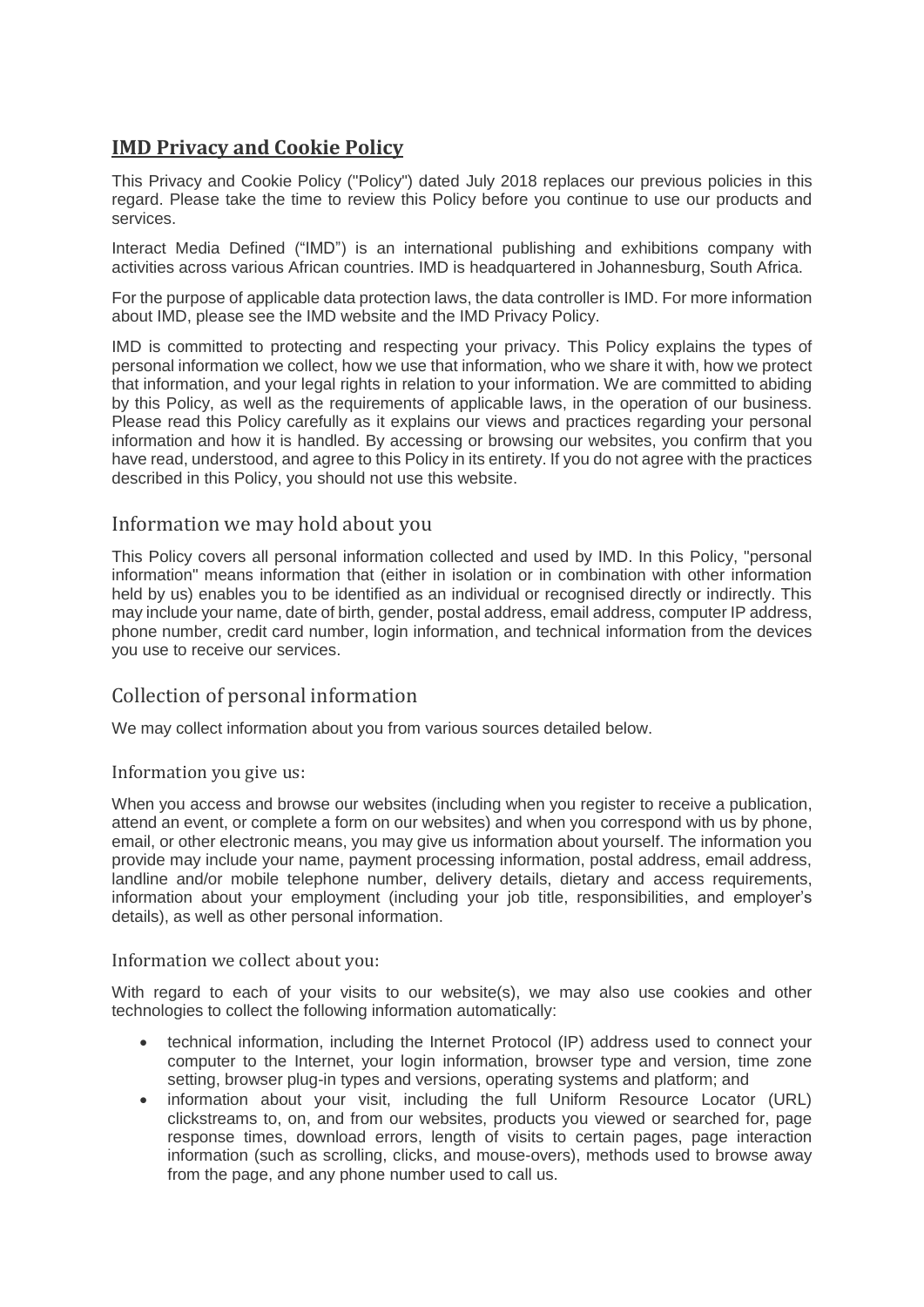Information we receive and collect from other sources:

We work closely with third parties such as payment processors and app providers and may receive information about you from them. We may also collect information about you from publicly available sources, including content on social media.

## Cookies

Our websites use cookies to distinguish you from other users. This helps us to provide you with a satisfactory experience when you browse the websites and also allows us to improve our websites. For detailed information on the cookies we use and the purposes for which we use them, please see our Cookie Policy at [www.imdonline.co.za/cookiepolicy](http://www.imdonline.co.za/cookiepolicy)

# Our use of your personal information

| We may use your<br>personal<br>information to:                                                         | How do we use personal<br>information for this<br>purpose?                                                                                                                                                                                                                                                                   | What is the legal basis<br>for us processing your<br>information in this<br>way?                                                                                                             |
|--------------------------------------------------------------------------------------------------------|------------------------------------------------------------------------------------------------------------------------------------------------------------------------------------------------------------------------------------------------------------------------------------------------------------------------------|----------------------------------------------------------------------------------------------------------------------------------------------------------------------------------------------|
| Provide you with goods<br>and services.                                                                | We will need to use your personal<br>information<br>where<br>this<br>is<br>necessary for us to perform our<br>obligations under a contract with<br>you, for example where you have<br>subscribed<br>to<br>receive<br>our<br>publications<br>purchased<br>or<br>services from us, and to ensure<br>your requirements are met. | Using<br>your<br>personal<br>information in this way is<br>necessary for us to perform<br>our contractual obligations to<br>you.                                                             |
| Ensure<br>that<br>your<br>requirements<br>are met<br>through<br>media<br>our<br>offering or at events. | We may use your<br>personal<br>information to better understand<br>your<br>requirements<br>and<br>preferences, so that we can<br>with<br>tailored<br>provide you<br>a<br>experience.                                                                                                                                         | It is in our legitimate interests<br>to look at your requirements<br>so that we can personalise<br>our media offering and our<br>events for you, to better meet<br>your needs as a customer. |
| Complete<br>transactions<br>and bookings you make<br>through our website.                              | We will need to use your contact<br>information (such as your email<br>address or postal address) to<br>assist you with any transactions<br>and bookings you make through<br>our website.                                                                                                                                    | Using<br>your<br>personal<br>information in this way is<br>necessary for us to perform<br>our contractual obligations to<br>you.                                                             |
| Process your payments<br>against<br>protect<br>and<br>fraudulent transactions.                         | We may need to process your<br>personal information to keep your<br>payments safe and secure and to<br>protect you against fraudulent<br>transactions.                                                                                                                                                                       | It is in our legitimate interests<br>process<br>personal<br>to<br>information to<br>keep our<br>customers'<br>payments<br>secure.                                                            |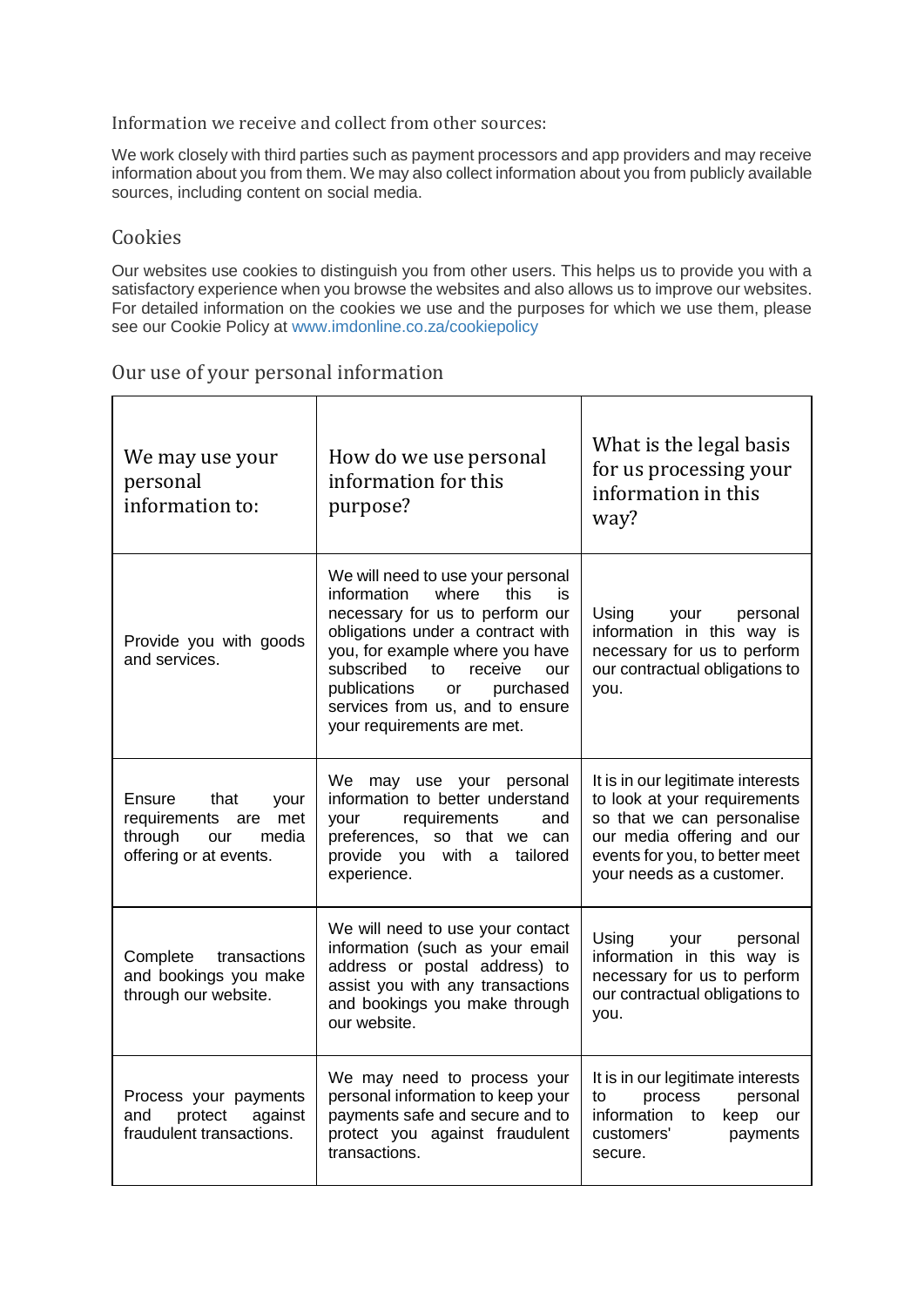| Contact you for research<br>purposes or to tell you<br>about our special offers<br>other goods<br>and<br>or<br>services.                                                                                  | We will need to use your personal<br>information (such as your email<br>and/or<br>address<br>telephone<br>number) to send you information<br>about services that you may be<br>interested in. Please note that we<br>may also share your personal<br>information with other entities in<br>the IMD group for this purpose.              | We will ask for your consent<br>processing<br>before<br>your<br>information in this way, or we<br>will ensure that you have<br>placed<br>personal<br>your<br>information in the public<br>domain. See our customer<br>for<br>promise<br>more<br>information.                  |
|-----------------------------------------------------------------------------------------------------------------------------------------------------------------------------------------------------------|-----------------------------------------------------------------------------------------------------------------------------------------------------------------------------------------------------------------------------------------------------------------------------------------------------------------------------------------|-------------------------------------------------------------------------------------------------------------------------------------------------------------------------------------------------------------------------------------------------------------------------------|
| Diagnose problems with<br>our server or administer<br>our websites.                                                                                                                                       | We may need to use personal<br>information, such as your IP<br>diagnose server<br>address,<br>to<br>problems<br>administer<br>or<br>our<br>websites.                                                                                                                                                                                    | We will ask for your consent<br>to the use of cookies before<br>processing.                                                                                                                                                                                                   |
| Analyse user traffic to<br>of<br>measure<br>use<br>our<br>websites and to improve<br>content<br>οf<br>the<br>our<br>websites<br>and<br>our<br>services.                                                   | We may sometimes use your<br>personal information (e.g. your IP<br>address) to measure use of our<br>websites and to assess the<br>effectiveness of our site pages,<br>including advertising on our sites.<br>We may also use this personal<br>information<br>improve<br>the<br>to<br>content of<br>websites<br>our<br>and<br>services. | It is in our legitimate interest<br>to look at user traffic so that<br>we can improve our websites<br>and better meet your needs<br>as a customer.                                                                                                                            |
| Comply<br>with<br>legal<br>requirements<br>and<br>exercise or defend legal<br>claims.                                                                                                                     | We may sometimes need to<br>process personal information to<br>comply with legal requirements<br>which we are subject to (for<br>example, in relation to health and<br>safety).                                                                                                                                                         | It is in our legitimate interests<br>to process personal data for<br>the purposes of complying<br>legal requirements<br>with<br>which we are subject to.                                                                                                                      |
| Assess<br>how<br>people<br>move through our events<br>have<br>where<br>you<br>activated one of the apps<br>available at an event.                                                                         | We will need to use your personal<br>information (such as information<br>about<br>your<br>location)<br>to<br>understand how people have<br>moved through an event that we<br>host.                                                                                                                                                      | It is in our legitimate interests<br>location<br>use<br>your<br>to<br>information<br>monitor<br>to<br>through<br>movement<br>our<br>events.                                                                                                                                   |
| Where<br>consent<br>you<br>the<br>registration<br>during<br>process at an event, we<br>may contact you for<br>research purposes or to<br>tell you about special<br>offers or other goods and<br>services. | We may use your personal<br>information (such as your email<br>and/or<br>address<br>telephone<br>number) to send you information<br>about services that you may be<br>interested in. Please note that we<br>may also share your personal<br>information with other entities in<br>the IMD group and third parties<br>for this purpose.  | By providing consent during<br>the registration process at an<br>event, you are consenting to<br>information<br>being<br>your<br>processed in this way. If you<br>do<br>wish<br>for<br>not<br>your<br>information to be processed,<br>please do not indicate your<br>consent. |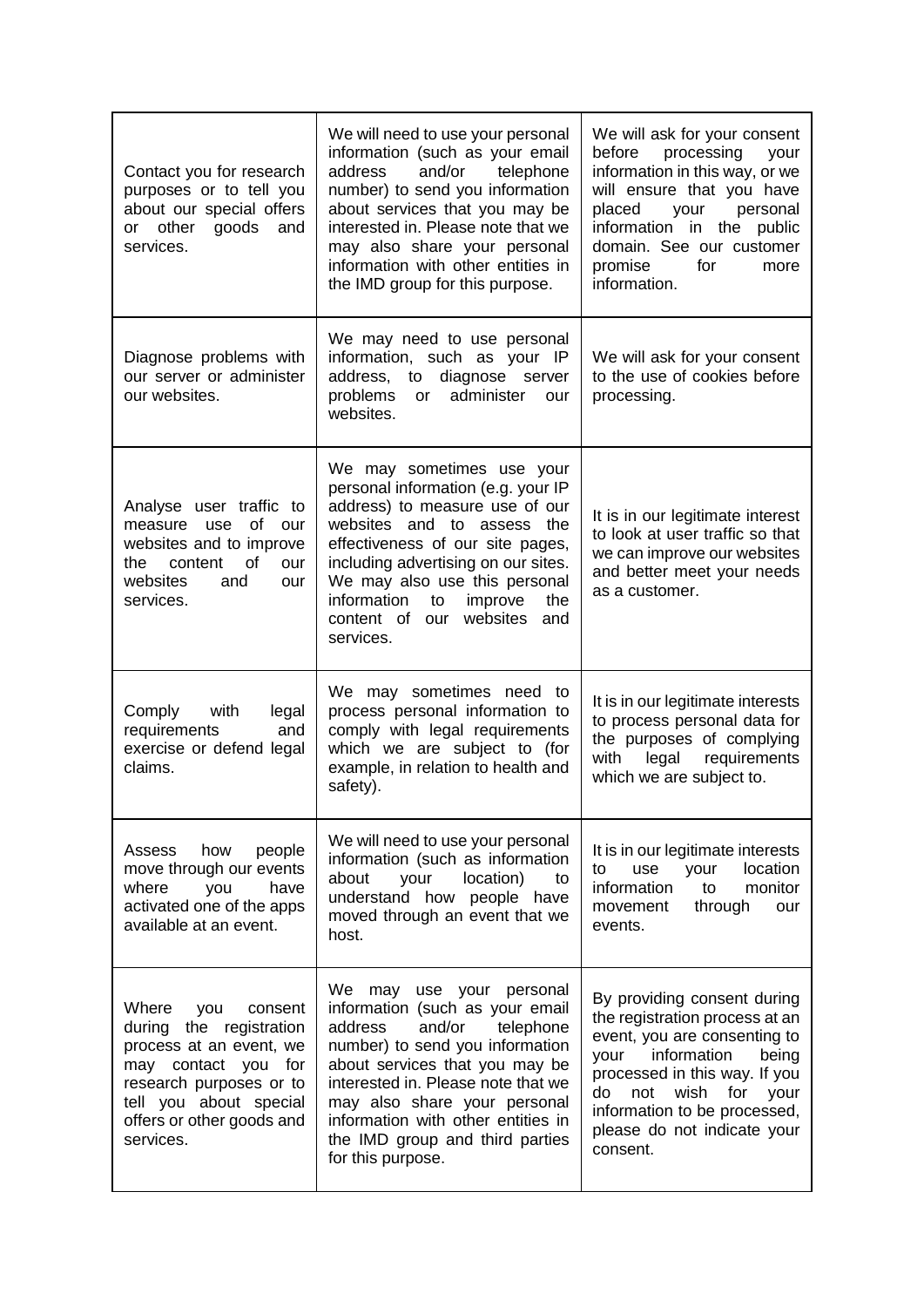| Compile industry-specific<br>business directories of<br>Public Profiles, which are<br>made available to users<br>of our digital and print<br>media, our customers,<br>strategic<br>and our<br>partners. | We compile profiles of business<br>people and companies, which we<br>call "Public Profiles", and combine<br>these profiles into a business<br>directory. | It is in our legitimate<br>interests<br>business<br>to<br>organise and make available<br>business<br>contact<br>information, given the limited<br>impact of this data on an<br>individual's private life and<br>given that this information is<br>widely disclosed. |
|---------------------------------------------------------------------------------------------------------------------------------------------------------------------------------------------------------|----------------------------------------------------------------------------------------------------------------------------------------------------------|---------------------------------------------------------------------------------------------------------------------------------------------------------------------------------------------------------------------------------------------------------------------|
|---------------------------------------------------------------------------------------------------------------------------------------------------------------------------------------------------------|----------------------------------------------------------------------------------------------------------------------------------------------------------|---------------------------------------------------------------------------------------------------------------------------------------------------------------------------------------------------------------------------------------------------------------------|

## Transfers of personal information

We may share your personal information with any member of the IMD group of companies, or with selected third parties for direct marketing purposes, to enable you to access the services, provide you with customer support, and conduct the other activities described in this Policy. Such group companies may be located outside of South Africa, in which case the section below, "Where we store your data", will apply.

We use other companies, agents, or contractors ("Service Providers") to perform services on our behalf or to assist us with the provision of services to you. For example, we may engage Service Providers to provide market research, marketing (including competitions), advertising, communications, event management (including logistics, health and safety, and audio-visual services), meetings and bookings (including accommodation), training, IT, hosting and other infrastructure, subscription and discount management, payment processing, and data cleansing and processing services. In the course of providing such services, these Service Providers may have access to your personal information. These third parties are contractually bound only to use personal information to perform the services that we hire them to provide. We will always use our best efforts to ensure that all the Service Providers we work with will keep your personal data secure.

We may disclose your personal information to third parties:

- in the event that we sell or buy any business or assets, in which case we may disclose your personal data to the prospective seller or buyer of such business or assets;
- if any member of the IMD group or substantially all of its assets are acquired by a third party, in which case personal data about its customers will be one of the transferred assets; and
- if we are under a duty to disclose or share your personal data to comply with any legal obligation or to enforce our terms and conditions or other agreements, or to protect the rights, property, or safety of the IMD group.

If you use one of our virtual products, for example websites, directory sites, or webinars, or register at an event, we may pass the information you provide to third parties. In some instances, for example a product listing site, you may reach out directly to a supplier or exhibitor who may contact you in return. In other instances, our virtual products are sponsored and, in such cases, the data you provided to us will be given to the sponsor. Generally, we will let you know at the time of collection if a product is sponsored. If you wish to change your contact preferences with an individual exhibitor/sponsor, please follow their own unsubscribe request details. Unsubscribing with one of our products will stop that product from contacting you in the future, but not the individual third parties whom you have interacted with independently.

### Where we store your data

The data that we collect from you may be transferred to, and stored at, a destination outside South Africa. It may also be processed by staff operating outside South Africa who work for us or for one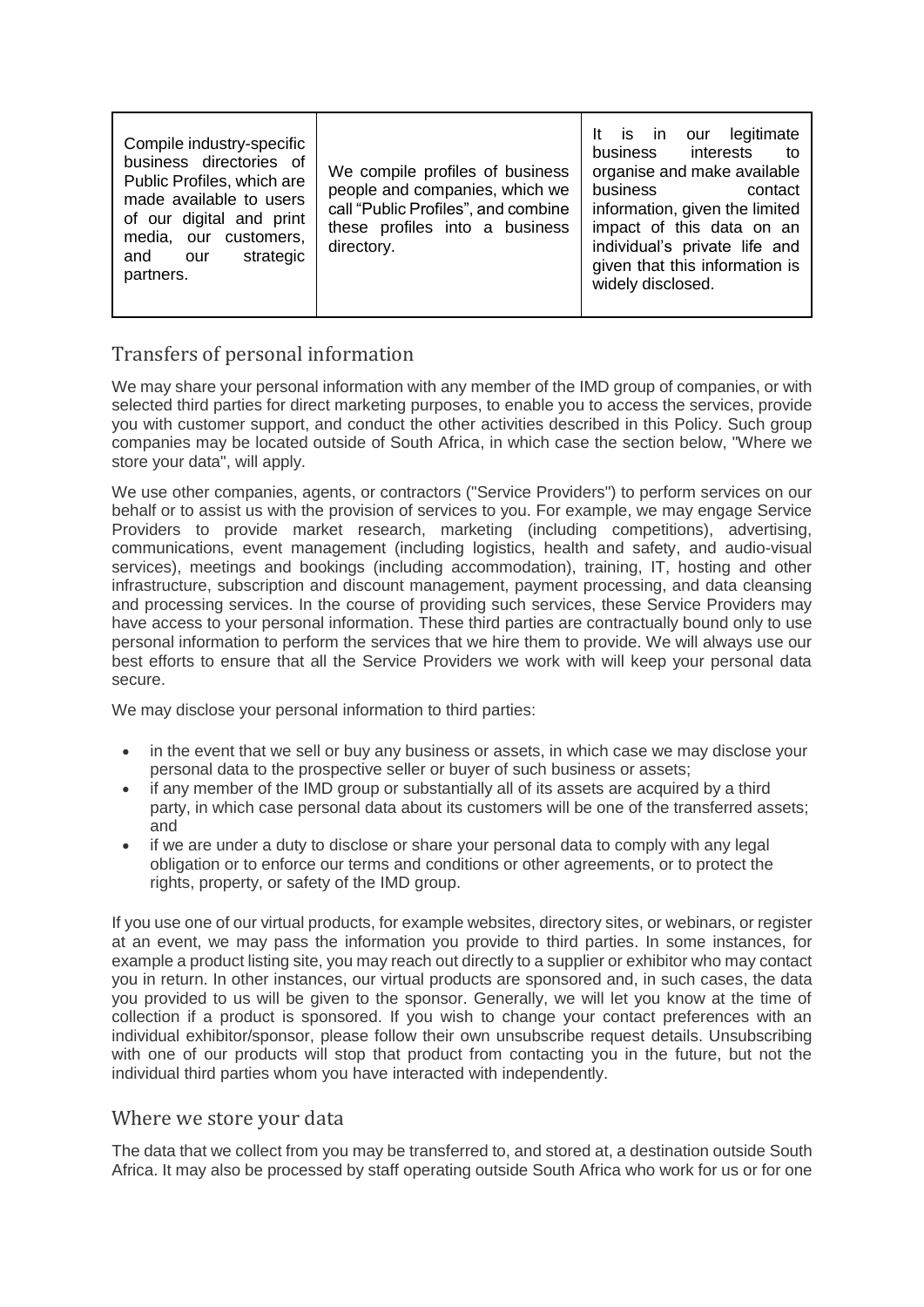of our suppliers. Such staff may be engaged in, among other things, the provision of services to you or the processing of your payment details. We will take all steps that are mandatory or reasonably necessary to ensure that your data is treated securely and in accordance with this Policy and applicable data protection laws, including, where relevant, entering into standard contractual clauses (or equivalent measures) with the party outside of South Africa receiving the data.

### Security of personal information

We use administrative, technical, and physical measures to safeguard personal information against loss, theft, and unauthorised use, access, or modifications.

Certain areas of our websites may be password protected. Where we have given you (or where you have chosen) a password, you are responsible for keeping this password confidential. We ask you not to share your password(s) with anyone.

Payments made via our websites are processed in a secure environment using software provided by third-party providers.

### Third-party websites and apps

Our websites may contain links to and from third-party websites and we may provide you with details of apps provided by third parties. Please note that if you follow a link to any of these websites or download an app, these websites and apps will have their own terms of use and privacy policies and that we do not accept any responsibility of liability for these policies. Please check these policies before you submit any personal data to these websites or apps.

### Your rights

You have the following rights with respect to the personal information that we hold about you:

#### Your right to access the information we hold about you

You have the right to ask us whether we process your personal data and to request information on the purposes of data processing as well as confirmation on whether we use your personal information for these purposes only.

You can request access to the information we hold about you by contacting us using the contact details set out below. We will endeavour to make our file of your information available to you within one month, although occasionally we may not be able to give you access to the personal information we hold about you (for example, we may not be able to give you access if it would unreasonably affect someone else's privacy or if giving you access poses a serious threat to someone's life, health, or safety).

You also have the right to be informed of the third parties to which we transfer your personal data within the scope of this privacy policy.

#### Your right to have your information corrected or deleted

If you have an account with us, you have the right to have your information corrected or deleted. Please send your request t[o privacy@interactmedia.co.za](mailto:privacy@interactmedia.co.za) and we will action it as soon as possible.

#### Your right to object to us processing your data

You have the right to ask us to stop processing your data, even where that processing is necessary for our legitimate interests (for example, where the processing is necessary for the legitimate commercial objectives we pursue in the course of our business), including the profiling we undertake to send you personalised offers, product recommendations, and similar content. You